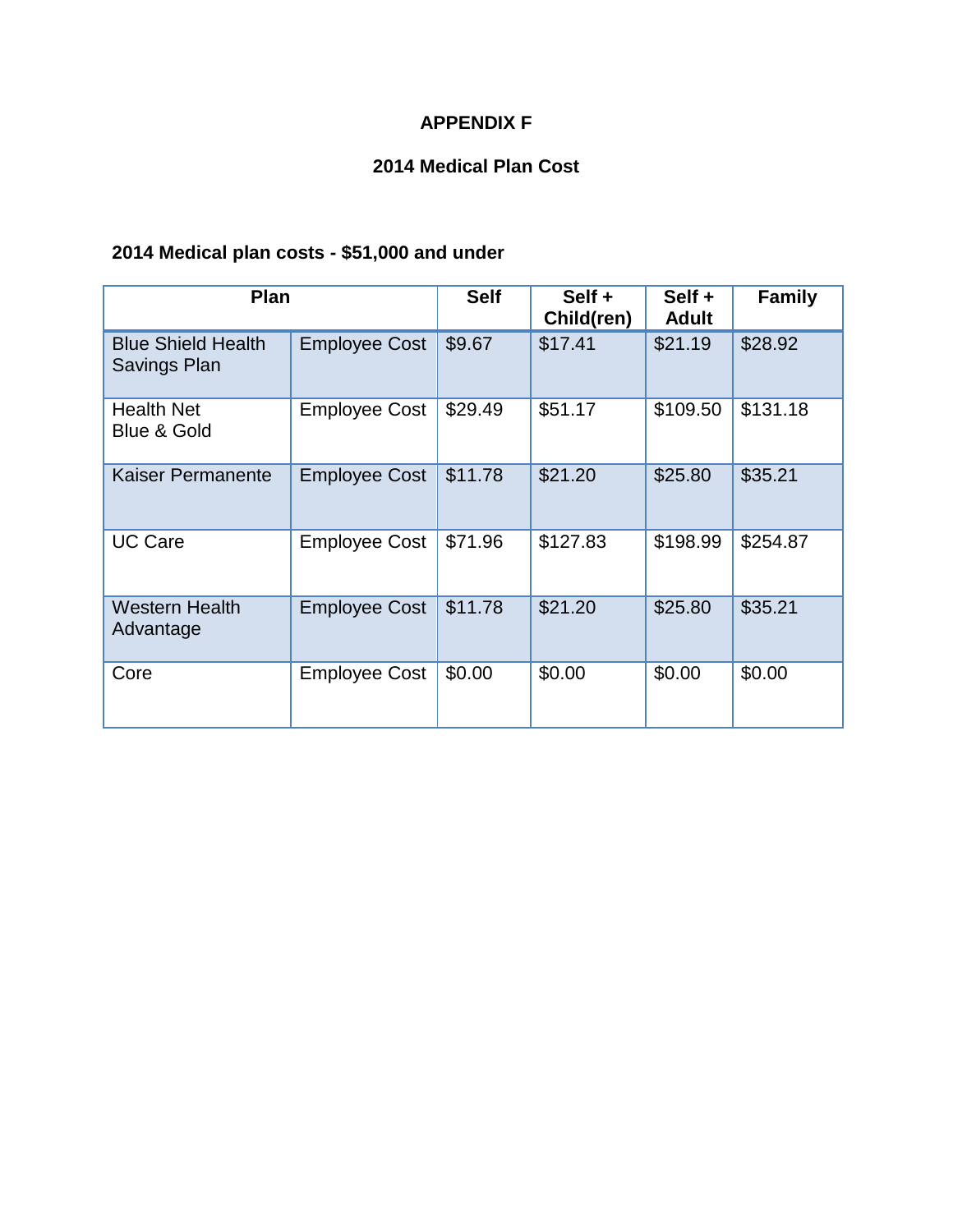# **2014 Medical plan costs - \$51,001–\$101,000**

| Plan                                      |                      | <b>Self</b> | Self +<br>Child(ren) | Self +<br><b>Adult</b> | <b>Family</b> |
|-------------------------------------------|----------------------|-------------|----------------------|------------------------|---------------|
| <b>Blue Shield Health</b><br>Savings Plan | <b>Employee Cost</b> | \$45.72     | \$82.30              | \$103.49               | \$140.06      |
| <b>Health Net</b><br>Blue & Gold          | <b>Employee Cost</b> | \$65.54     | \$116.06             | \$191.80               | \$242.32      |
| <b>Kaiser Permanente</b>                  | <b>Employee Cost</b> | \$47.83     | \$86.09              | \$108.10               | \$146.35      |
| <b>UC Care</b>                            | <b>Employee Cost</b> | \$108.01    | \$192.72             | \$281.29               | \$366.01      |
| <b>Western Health</b><br>Advantage        | <b>Employee Cost</b> | \$47.83     | \$86.09              | \$108.10               | \$146.35      |
| Core                                      | <b>Employee Cost</b> | \$0.00      | \$0.00               | \$0.00                 | \$0.00        |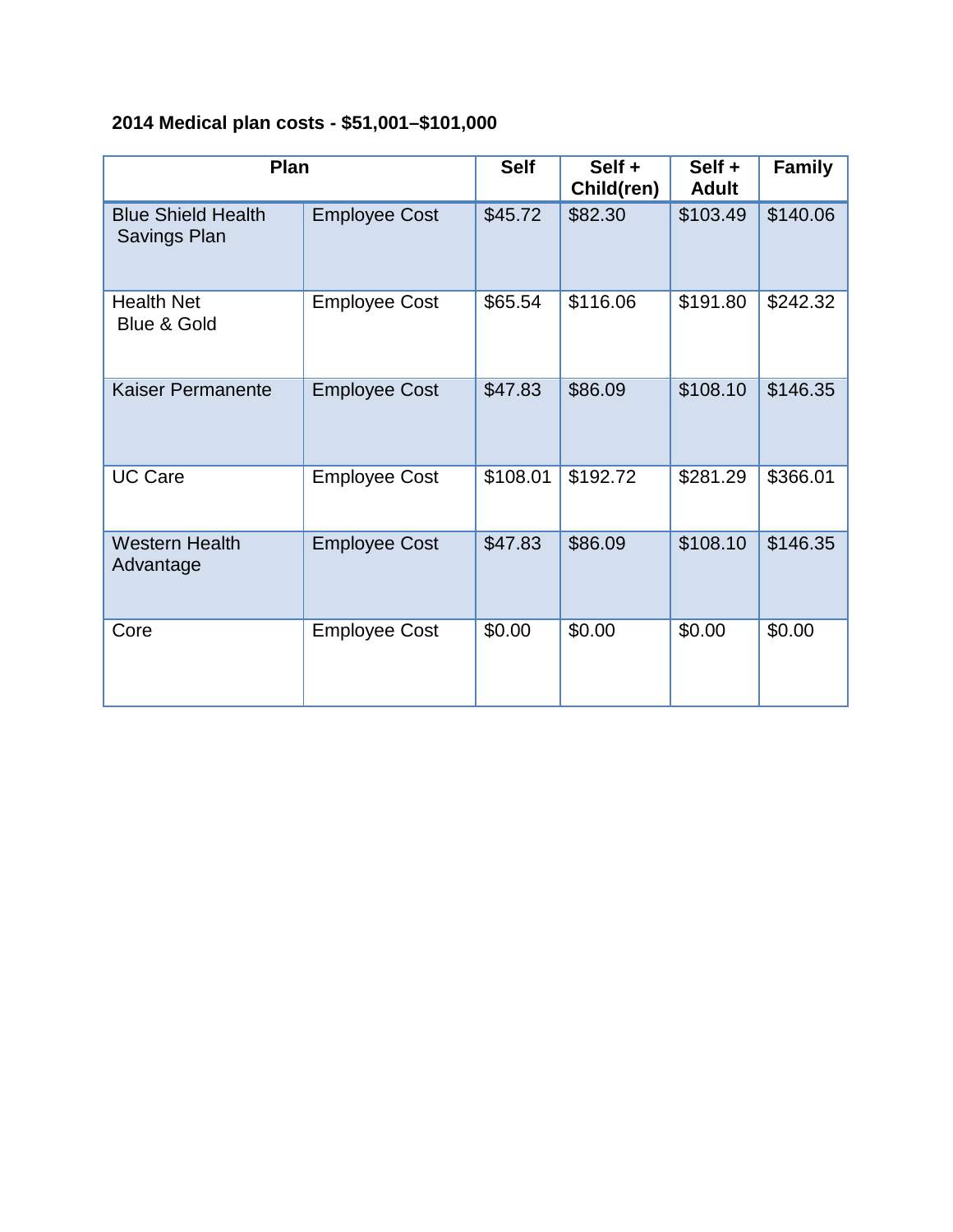## **2014 Medical plan costs - \$101,001–\$151,000**

| Plan                                      |                      | <b>Self</b> | Self +<br>Child(ren) | Self +<br><b>Adult</b> | <b>Family</b> |
|-------------------------------------------|----------------------|-------------|----------------------|------------------------|---------------|
| <b>Blue Shield Health</b><br>Savings Plan | <b>Employee Cost</b> | \$82.72     | \$148.90             | \$177.25               | \$243.42      |
| <b>Health Net</b><br>Blue & Gold          | <b>Employee Cost</b> | \$102.54    | \$182.66             | \$265.56               | \$345.68      |
| Kaiser Permanente                         | <b>Employee Cost</b> | \$84.83     | \$152.69             | \$181.86               | \$249.71      |
| <b>UC Care</b>                            | <b>Employee Cost</b> | \$145.01    | \$259.32             | \$355.05               | \$469.37      |
| Western Health Advantage                  | <b>Employee Cost</b> | \$84.83     | \$152.69             | \$181.86               | \$249.71      |
| Core                                      | <b>Employee Cost</b> | \$0.00      | \$0.00               | \$0.00                 | \$0.00        |